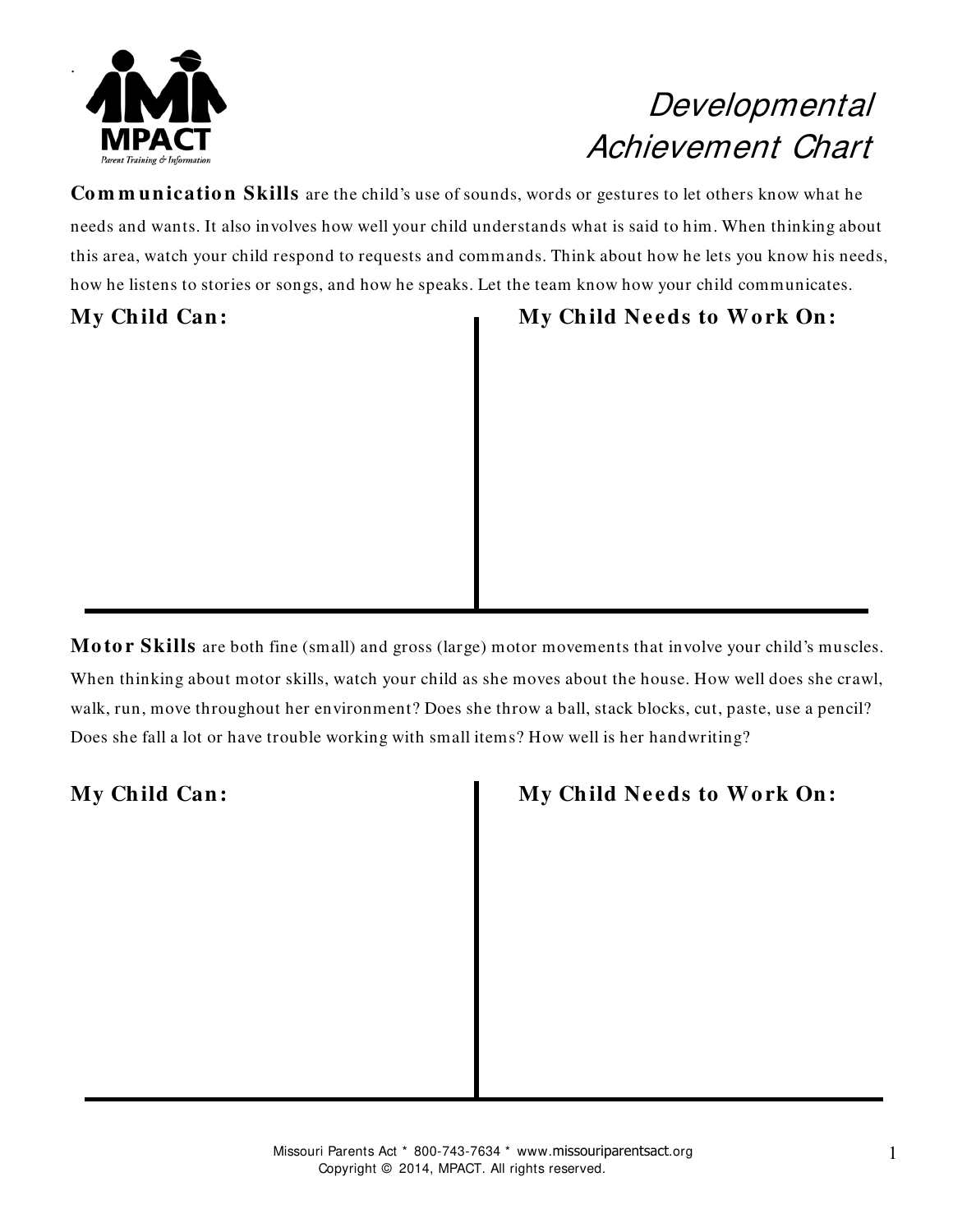

## Developmental Achievement Chart

### **Self-Care/Independent Skills** are how well your child can take care of himself. This includes feeding, toileting and dressing. When you report to the school in this area, tell them whether your child feeds and dresses himself, goes to the bathroom without reminders, takes care of possessions and does homework independently.

My Child Can: My Child Needs to Work On:

**Social Skills and Self Concept** are how well your child gets along with adults and other children,

gets used to new places, follows directions, and plays with others. Report on what she does when she is angry. How often do you see temper tantrums? Tell what your child does when she is frustrated, happy or sad. Does your child feel good about yourself? Does she say things like I'm so stupid? Or is she often depressed and sad? Tell if your child has friends, can play in a group, likes adults, or is afraid of new situations.

My Child Can: **My Child Needs to Work On:**